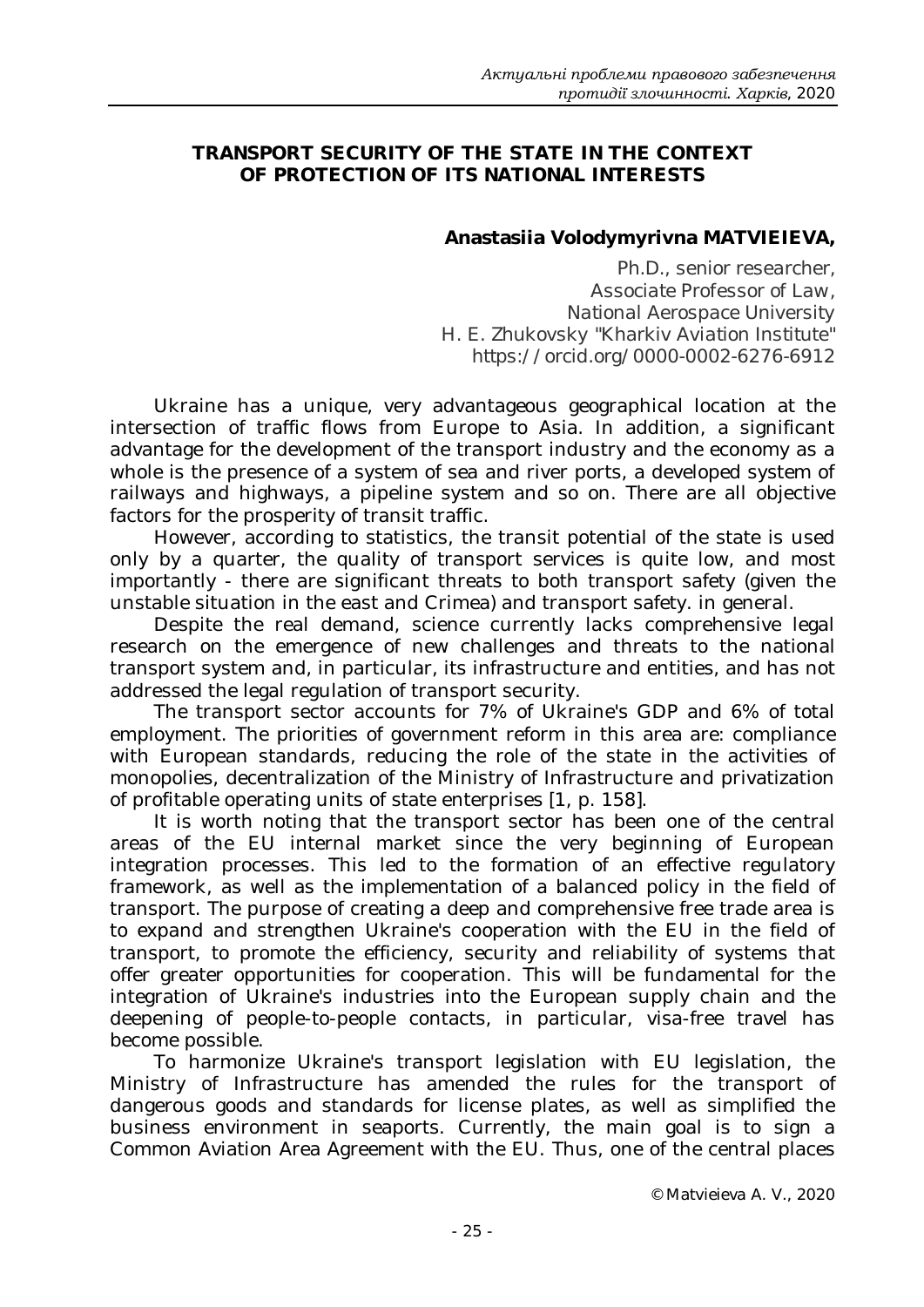in the national transport policy of our state is the problem of integration into the European transport network.

The Law of Ukraine "On Fundamentals of National Security of Ukraine" of June 19, 2003 № 964-IV defines the basic principles of state policy aimed at protecting national interests and guaranteeing the security of individuals, society and the state from external and internal threats in all spheres of life. The definitions of the terms "national security", "national interests", "threats to national security", etc. are given, but the issues of economic security are not detailed.

It should be noted that some aspects of economic security are an essential part of many regulations, but they lack consistency and coherence. Issues of transport safety are poorly represented both at the legislative level and in the works of scientists.

Thus, the National Security Strategy of Ukraine dated 26.05.2015 No 287/2015 refers only once to transport: in the context of one of the priorities of critical infrastructure security, to which the legislator included strengthening the protection of critical infrastructure, including energy and transport [2].

I. M. Averichev in his works defines transport safety as the protection of the individual, society, state and their interests in the transport sphere of life from internal and external threats [3, p. 54]. However, this definition is quite narrow and does not take into account the interests of the transport industry as a system. This is evidenced by the author's idea of the division of transport safety into types. Thus, the scientist divides transport safety by mode of transport into: safety of air, road, water, aviation, rail and pipeline transport.

Analysis of the legislation in the field of transport and analytical materials gives every reason to say that transport safety contains the following features:

‒ aimed at protecting the interests of the state and society, individual citizens;

‒ provides for the appropriate state of the national transport system and the legal mechanism for implementing state policy in this area;

- is a component of economic security of the state, because only due to the work of the transport industry becomes possible the basis of the state economy - trade.

Given the above, we propose to define *national transport safety* as such a state of development of the transport system of the state, which ensures the balance of interests of the state, society and individual citizens, as well as the protection of their interests in the event of internal and external threats.

As O. V. Klepikova rightly points out, the main measures to ensure transport safety are:

1) regulatory and legal regulation of transport safety measures;

2) determination of the responsibilities of the state, public authorities and local self-government bodies, business entities and consumers of transport services to ensure transport safety;

3) determination of means of state regulation aimed at ensuring transport safety;

4) establishment of state control and supervision to ensure the implementation of transport safety measures;

© Matvieieva A. V., 2020